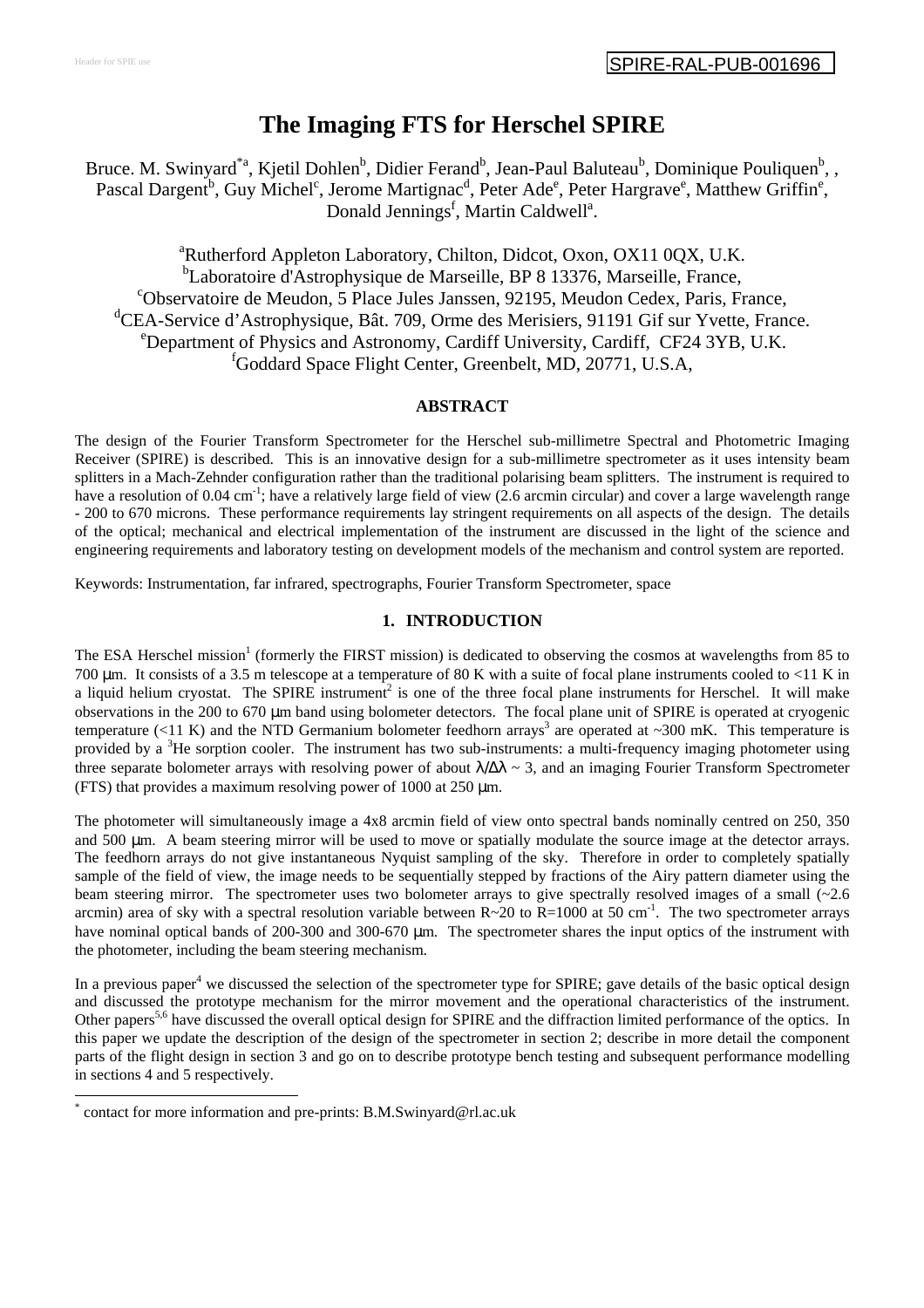# **2. THE SPIRE FTS**

The outline optical configuration is shown in figure 1 and the design as implemented in the SPIRE instrument in figure 2. We give here an updated outline description of the optical design, the detailed optical design is discussed in reference 5. After reflection from the common input mirrors, the spectrometer beam is picked off by a mirror placed at an intermediate field image and sent out of the plane of the photometer system and through the common optical bench. A flat fold mirror redirects it into a parallel plane, separated by 170 mm from the photometer plane. The input relay mirror focuses the beam to an intermediate image plane located just after the first beam splitter, after which the beam is collimated and sent vertically towards the moving mirror assembly which (for reasons discussed below) utilises roof top mirrors. The roof top shifts the beam and sends it up towards the camera mirror. Symmetrical with the collimator, the camera focuses the beam to an image plane just before the output beam splitter. The output relay mirror focuses the beam onto the detector arrays. To accommodate the components within the available volume, a fold mirror is needed to take the beam out of the plane again. This configuration allows a single mirror mechanism to be employed for both arms of the interferometer and achieves a folding of a factor of four in the optical path difference with respect to the actual movement of the mirrors. The second input port of the interferometer is used for a calibration source – the nature and use of this source is discussed in section 3.

All the optical components except for the final filters, lenses and the detector assemblies will be mounted from the common optical bench at a temperature of <5 K. The detectors, lenses and final optical filters are mounted in a thermally isolated



– Figure 1: The outline optical design of the SPIRE FTS: the concept is based on a Mach-Zehnder interferometer with its arms folded in order to avoid beam shearing during scanning of the optical path difference twin intensity and uses dividing beamsplitters (BS1 and BS2). There are two separate detector channels (D1 and D2) only one is shown here, the other is in the symmetric arm of the interferometer shown indicatively. The folding allows the optical path of both arms to be changed simultaneously with a single scanning mechanism, hence doubling the available resolving power for a given movement of the mirror mechanism. Roof top mirrors are used within the mirror mechanism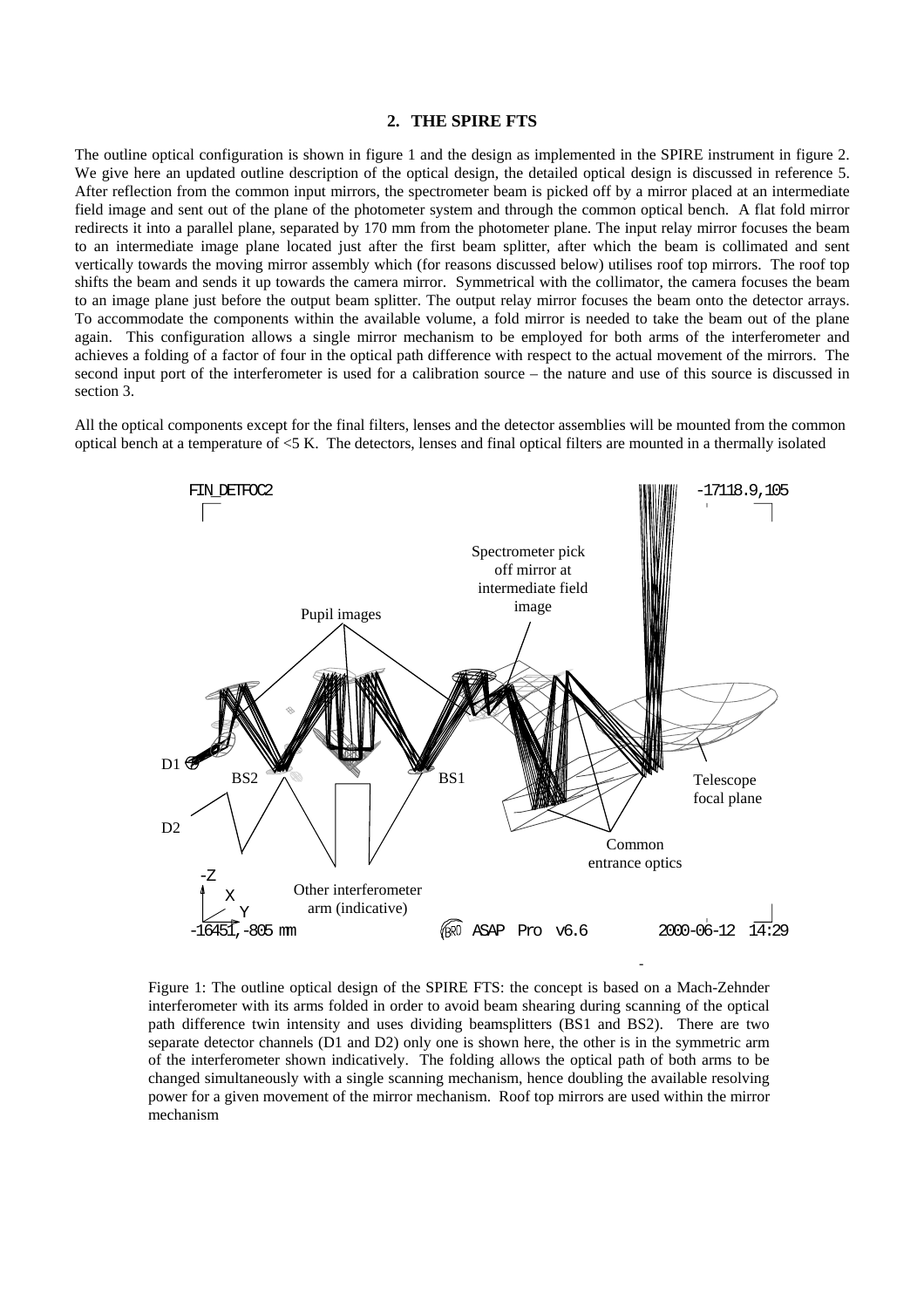

Figure 2: View of the spectrometer side of the SPIRE instrument with the spectrometer side outer cover removed. The optical beam from the telescope is refocused by three common mirrors on the photometer side of the instrument to an intermediate field image where the field for the spectrometer is picked off (see figure 1). The beam passes through the optical bench into the spectrometer.

box strapped to the Herschel cryostat liquid helium tank at <2 K. Pupil images are located at three positions in each arm of the interferometer. One between the pick off mirror and the first fold mirror is used as the limiting exit pupil for the spectrometer part of the instrument because its image does not shear with respect to the telescope secondary which is the final limiting aperture stop in the system. A second pupil image is placed, naturally, in the centre of the collimated section and a third between the final fold mirror and final image plane. This third pupil is used to control unwanted rays from entering the detector. The actual position of the pupil image is not mechanically accessible so the final fold mirror is used as a reflective stop instead with a black surface around the mirror surface defining the shape of the aperture. This final aperture stop is slightly oversized compared to the geometrical image of the pupil to allow for some beam wander for off axis positions in the field. The exit aperture stop is sized to the geometric size of the pupil image therefore clipping a single mode Gaussian beam from the feedhorn arrays at  $1/e^2$  of the intensity profile (see reference 6 for more details). In order to control the out of band radiation entering the instrument, filters will be placed at the entrance to the common optics box; at the first pupil image at <5 K; at the entrance to <2 K enclosure and finally band limiting filters will be placed directly in front of the bolometer arrays at 300 mK. The beam splitters themselves will also have some limited out of band rejection capabilities.

A consequence of the very limited space available for the spectrometer is that it has not proved possible to make the final beams onto the detectors telecentric. This would not be a problem except that the detectors use feedhorns and, because of the detector construction, these need to be on a flat focal plane. The beam from the off axis detectors therefore "misses" the image of the final pupil and there is a loss of efficiency. The problem is exacerbated when the optical path difference is changed as the interfering beams will shear past each other leading to loss in fringe contrast. In order to solve this problem a lens has been added to the detector assembly that moves the pupil image effectively to infinity and makes the optics appear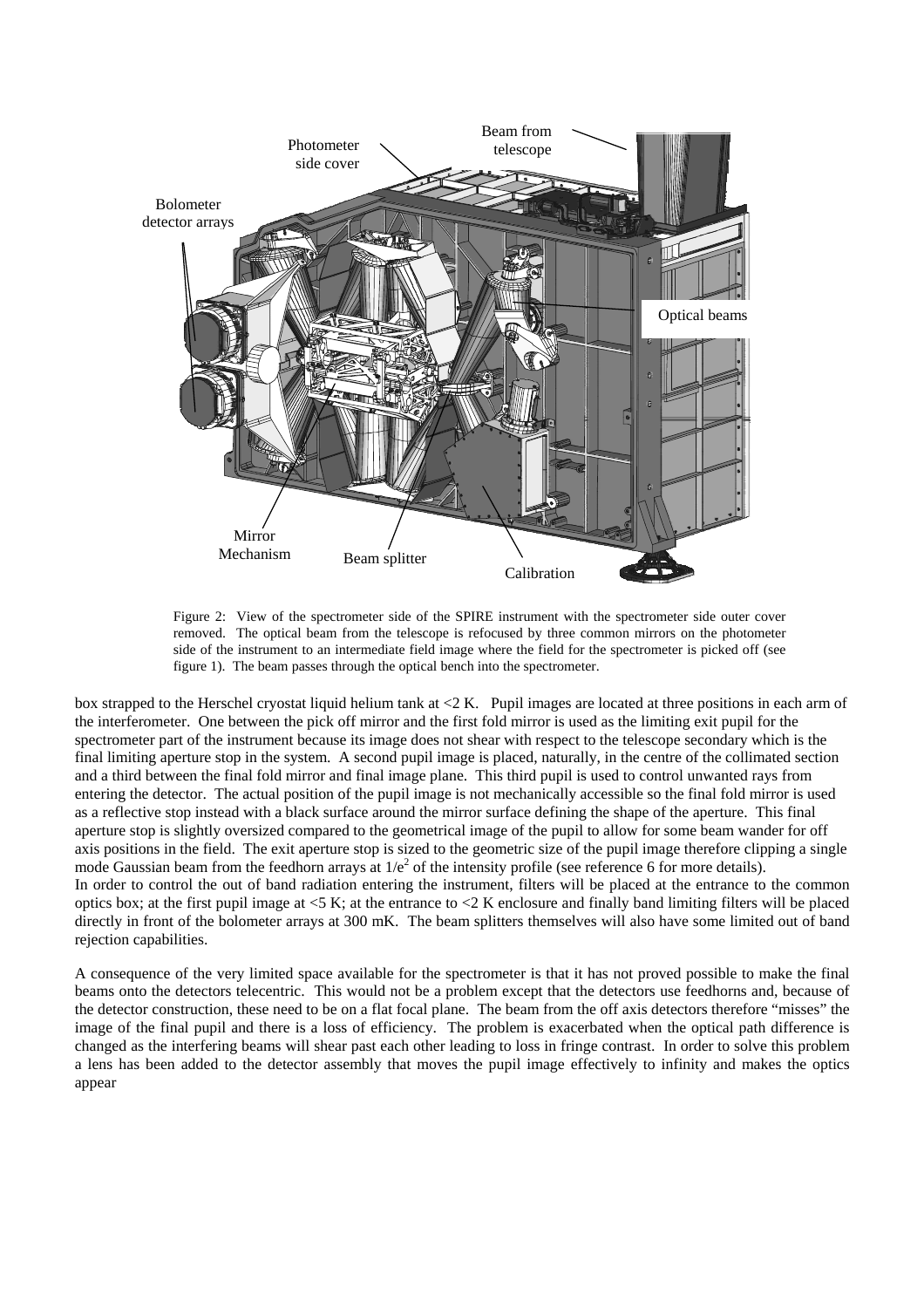

Figure 3: Three panels showing the effect of adding a lens in front of the feed horn arrays. On the left the on-axis and extreme off axis rays are shown as in the original optical design. The non-telecentricity of the design is shown by the angles of the off axis central rays. The imaging performance is shown in the lower part of the panel. The effect of the lenses on the short and longwavelength arrays is shown in the other two panels. The off axis rays are now parallel as they reach the detectors arrays – i.e. they appear to come from a point at infinity. The mechanical constraints on the placement of the lenses means that the shortwavelength array lens is not as close to the focal plane as desirable and there is a slight loss in image quality in the this band.



Figure 4: Mechanical implementation of the lenses in the spectrometer detector assemblies.

telecentric to the detectors. Figure 3 shows the effect of adding this lens on the final beams and the imaging performance of the two detector bands. The lens will be made from high-density polyethylene (HDPE) and there will be a small (few percent) loss in overall transmission efficiency of the instrument. Also, because the lens is not precisely located at the focal plane, there will be an additional reduction in the Strehl ratio. Figure 4 shows how the lens will be implemented in the detector assemblies.

A further change in the optical design of the spectrometer compared to that reported in reference 4 is the use of roof top mirrors in the moving mirror mechanism rather than corner cubes*.* The original intention was to use corner cubes as these gave immunity from rotation and translation errors in the mirror movement – i.e. if the mirror movement is not perfectly parallel to the optical axis the fringe contrast would be reduced by beam shear. However, the use of corner cubes at this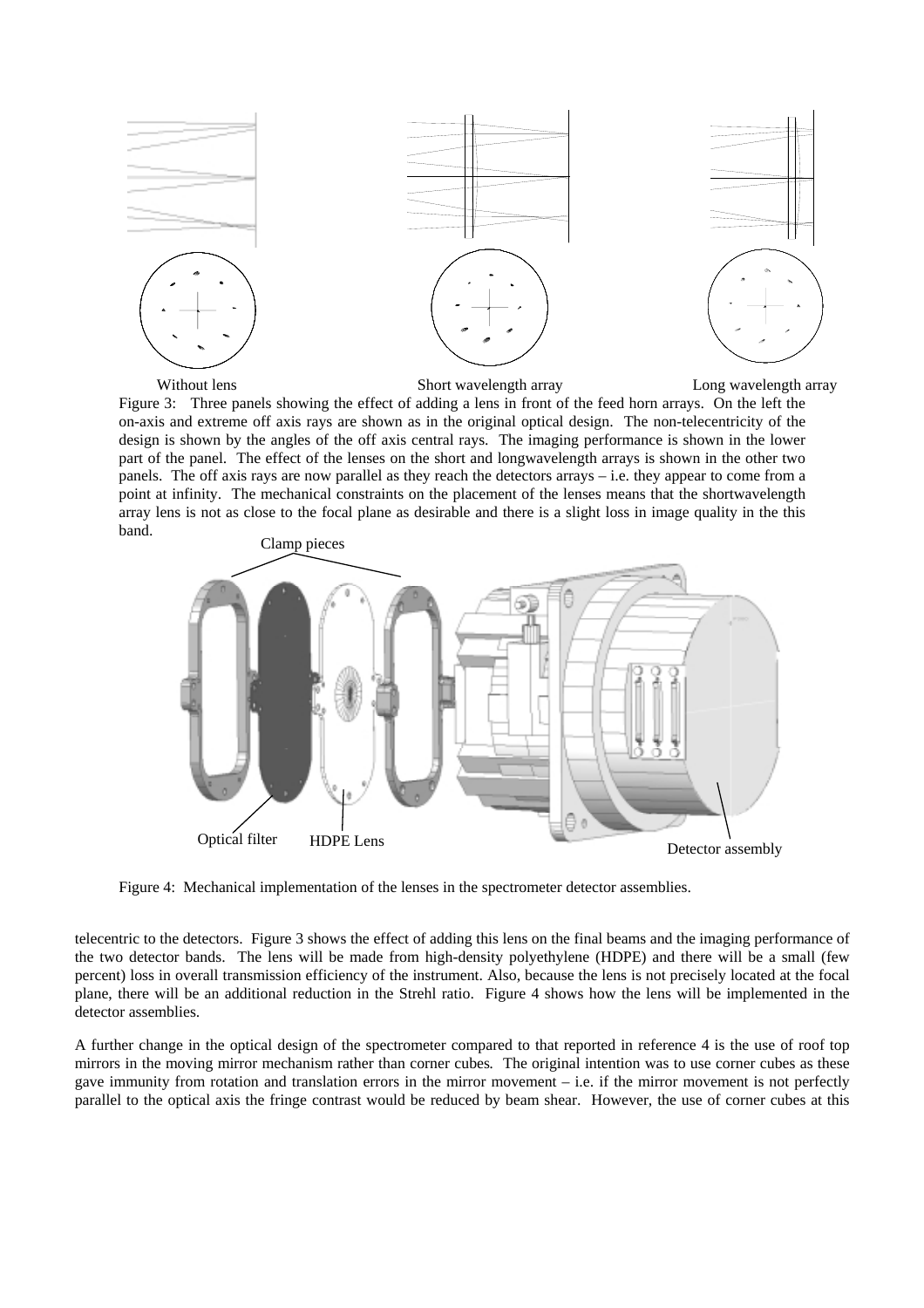point in the optical chain also caused the image to be rotated with respect to the co-ordinate system defined by the instrument optical axis and the orientation of the orthogonal movements of the beam steering mechanism – the so called chop and jiggle axes. One of the methods of reducing the influence of errors in the mechanism speed control (see below) is to use the instrument in "step-and-look" mode rather than "scan" mode. In step-and-look mode the mirror mechanism is stopped at each sample interval and the beam steering mechanism is used to chop the signal between source and background. In order to make this operation efficient it is necessary to have the arrays aligned with the chop axis. Given that the corner cubes rotate the chop axis with respect to the array alignment, it is necessary either to rotate the arrays in the same sense, or to replace the corner cubes with roof tops which do not rotate the axes. The limited space available for the arrays meant that rotating them was not possible, therefore roof tops are baselined for the mirror mechanism. This decision means that the spectrometer performance becomes sensitive to tilt errors in the mirror movement. However, the requirements on the mirror tilt are not severe (<1 arcmin over the full movement range to preserve fringe contrast >80%) and well within the capabilities of the present mechanism design.

## **3. IMPLEMENTATION OF THE SPIRE FTS**

The SPIRE FTS consists of the optics, as discussed above; the detector arrays, as discussed in reference 3; the mirror mechanism, together with its drive electronics, and a calibration system (discussed in detail in reference 7). The designs for these last two items are discussed in this section. In particular the flight design for the mirror mechanism and the method of position measurement employed are described, as it is these that will largely determine the final performance achievable with the instrument.

## **3.1 MIRROR MECHANISM**

In order to achieve the required maximum spectral resolution  $(0.04 \text{ cm}^{-1})$  a change in optical path difference of about 12.5 cm is required. The optical design folds the beams such that the actual mirror travel required is ¼ of this. For the sake of observing efficiency it is expected that the highest resolution interferograms will be taken single sided and only observations with resolution  $< 0.4$  cm<sup>-1</sup> will be taken double sided. The requirements on the mirror mechanism are therefore for a movement of –3.2 to 32 mm with a linear trajectory aligned in the SPIRE structure with respect to the optical path position. The mechanism must also scan at a constant speed in the range 0.2 to 1 mm/s with a 10 µm/s RMS stability. This must be achieved at least in a  $+/- 3.2$  mm travel sub range around the Zero Path Difference (ZPD).

In order to allow correct sampling of the detector signals the position measurement system must be able to output the positions along its travel at a frequency up to 250 Hz with a 0.1µm relative precision in the +/- 3.2mm sub travel range, and



Figure 5: Two views of the flight design of the mirror drive mechanism. On the left the complete assembly is shown with the flex pivots and frictionless pulley system. On the right the upper structure is removed to show the optical encoder and linear actuator positions.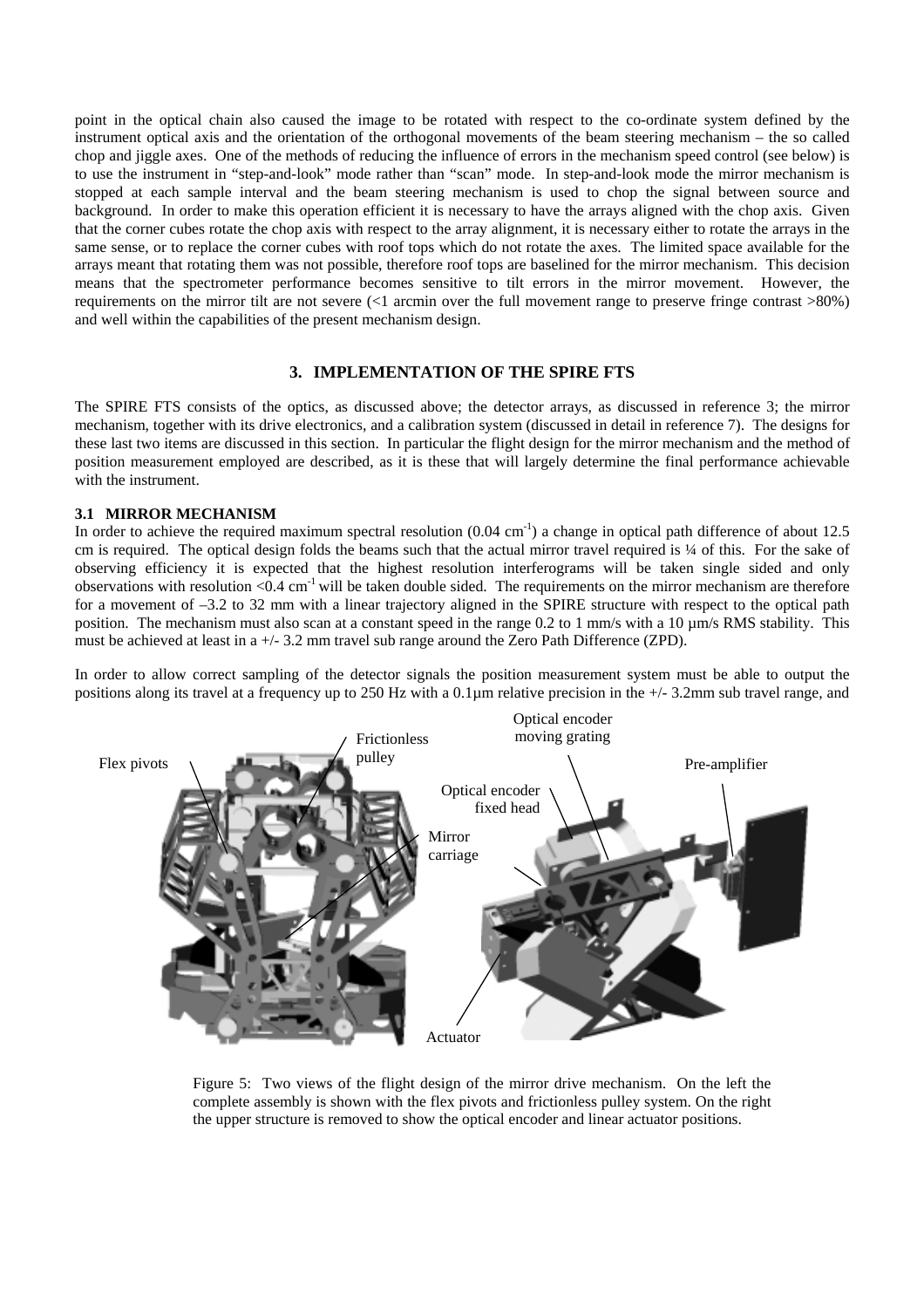a 0.3 µm relative precision elsewhere.

To meet these requirements, the mirror movement in the FTS is effected using a double parallelogram mechanism developed and prototyped at Goddard Space Flight Centre (GSFC) - see reference 4 and section 4 of this paper. The prototype design proved not to be stiff enough to withstand the launch vibration environment and the flight design of the mechanism (figure 5) has had to be substantially stiffened to move the structural natural frequency above 170 Hz to avoid the natural frequency of the SPIRE instrument itself. The girder type structures that connect the two arms of each moving section are designed to make the assembled structure resistant to twisting about the vertical axis. As well as avoiding problems with launch loads this stiffening prevents parasitic modes in the structure that are not "sensed" by the position measurement systems and are therefore not well corrected for by the control electronics. Such parasitic vibrations could be induced from other mechanism within the spacecraft system such as the reaction wheels for attitude control.

#### **3.2 POSITION MEASUREMENT SYSTEM**

The basic position measurement of the mirrors is carried out using a modified Heidenhain LIP401A optical encoder<sup>8</sup>. These devices use interference from between the diffracted orders from a moving and a fixed grating to produce modulated signals in three separate detectors as one grating is moved with respect to the other. The signals seen in the detectors are approximately 120°-phase shifted with respect to each other. These are then converted electronically into the two 90° phase-shifted signals that are characteristic of Heidenhain encoders. The basic step size of the LIP401A is 2 µm with a measurement accuracy of 2.6 nm as supplied. After modification and with cryogenic operation an accuracy of 10 nm has been achieved.

The commercial devices have been extensively tested for their compatibility with cryogenic operation. Several modifications are necessary to the commercial devices to allow their use in a space experiment and at cryogenic temperatures.

- Neither the commercial LED nor the photodiodes provided are suitable for space applications. Hammatsu S2386-18K silicon photodiodes will be used for the detectors and a GaAlAs type OD-880W LED will be fitted. The LED and detectors will be fully cold redundant in the flight system – this means the Heidenhain provided focal plane has been replaced by a custom built one containing two LEDs and six photodiodes.
- The scanning grating and the fixed grating must be made of the same material to avoid problems with the change in size as the system is cooled down. For the flight system both will be made from ZeroDur
- The fixed grating in the optical head was found to be "squeezed" by its mounting when cooled down. This causes a distortion of the grating leading to a severe loss of contrast in the modulated signal. This was cured by machining slots in the mount to provide stress relief when the unit was cooled.
- A preamplifier is required for the photodiodes. This must be as close a possible to the optical head. In the flight unit a MOSFET preamplifier will be used mounted in the body of the mechanism structure as shown in figure 5.

A disadvantage of the optical encoder is that it gives only a relative position. The system must count steps from some fiducial mark in order to reconstruct the absolute position of the mirrors. The system of providing this fiducial mark in the commercial encoders is not suitable for space use. Instead 2 linear-voltage displacement transducers (LVDT's) - one nominal and one redundant – have been added to the system to measure the absolute position close to the ZPD. They are the Schaevitz MHR100 type with an accuracy of 100 nm over a movement range of  $\pm$  3.2 mm.

### **3.3 THE CALIBRATION SYSTEM**

The second input port of the FTS is used to provide a calibration source; this source serves a number of functions. The first, and most basic, is to provide a direct photometric calibration for the astronomical signals. This will be achieved by careful comparison of the signal from the calibration unit to an accurately calibrated source during ground testing of the instrument before launch. The advantage of a double port interferometer such as this is that this calibration signal can be present during the entire period of measurement. This means that changes in performance of the system can be readily removed from the data during ground processing. The downside to this is that the photon noise is increased – see section 5 for a discussion of this effect.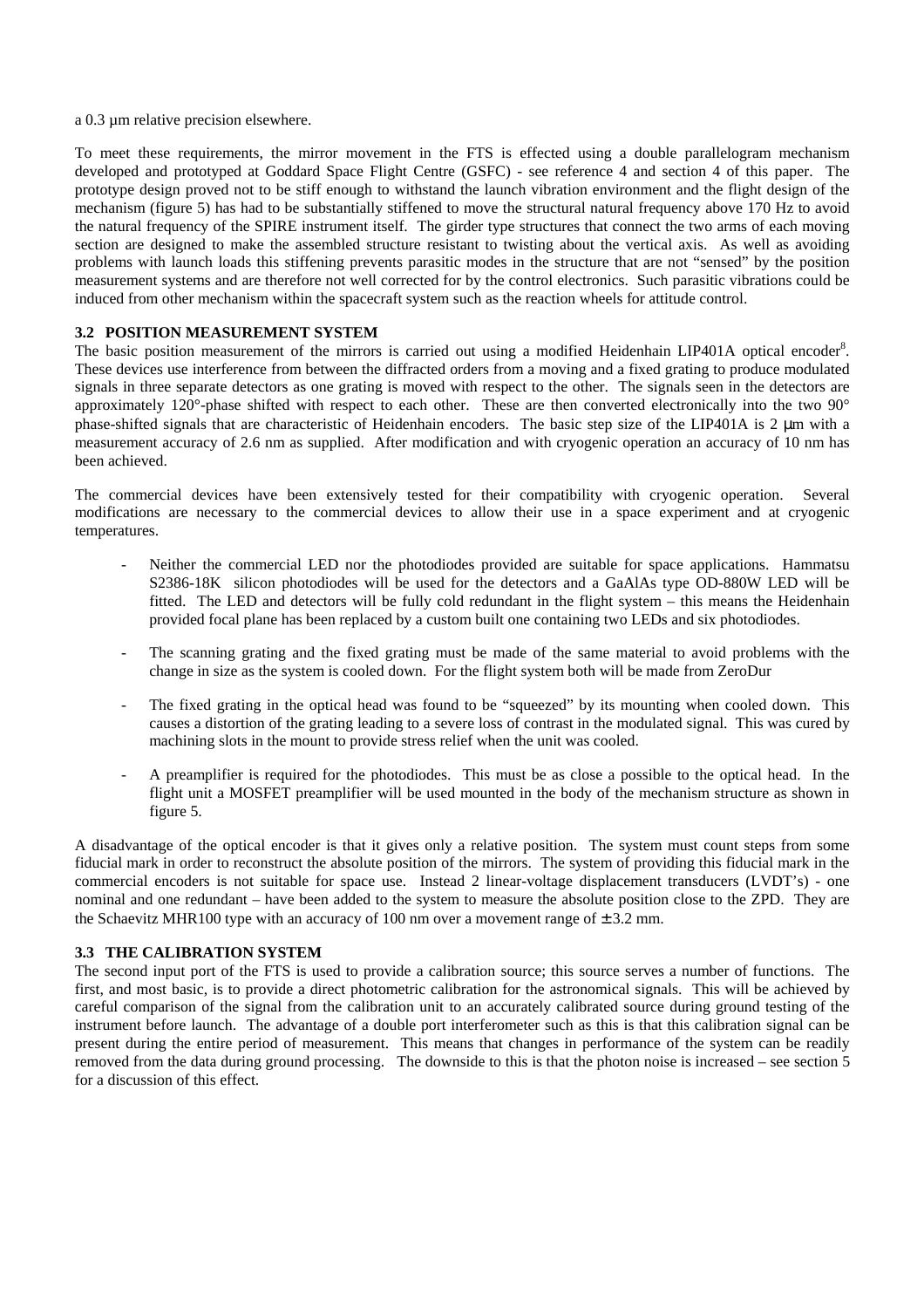The second use of the calibrator is that it can be used to null the continuum radiation from the warm telescope that is constantly present in the SPIRE beam because it is 90 degrees out of phase with the primary input port. There are two important reasons for wishing to do this:

- 1. It reduces the dynamic range of the signals close to the ZPD. This is required because otherwise digitisation noise from the electronics would begin to become a problem.
- 2. The effects of scan speed variation on the noise in the measured spectrum are directly related to the slope of signal at any point in the interferograms (see discussion below). Except when observing very bright astronomical sources, most of the signal at or close to the ZPD will be due to the telescope background. Noise in measuring this signal will prevent accurate narrow band photometry of the faint astronomical sources of interest.

The design of the calibration unit is described in detail in reference 7. In brief it consists of four small black plates thermally isolated from the main SPIRE structure. Two of these plates can be operated at one time (for redundancy) and each can be separately controlled to a given temperature. The plates are 3 mm and 5 mm diameter respectively. Because the calibrator is placed at an image of the telescope pupil radiation from the heated plates reaches all detectors in the field of view. The diluted 80-K spectrum from the Herschel telescope is, in principle, matched by using only a part of the total area of the pupil image as an emitting surface. By having plates of different diameters and independently heated it will be possible to match the spectrum of the telescope emission across the whole of the detection band simultaneously.

## **3.4 DRIVE ELECTRONICS**

A single electronics unit, the Mechanism Control Unit (MCU), will be used to control the movement of both the FTS mirror mechanism and the Beam Steering Mirror (BSM). The block diagram for the unit is shown in figure 6. The unit is comprised of three basic parts: the Multi-Axis Control card (or MAC) and two signal conditioning cards, one for the BSM and one for the FTS mechanism. The control of the mechanism movement is carried out using a Temic DSP 21020 chip. The algorithms are based on trajectory generators and digital PID controllers associated with filtering for notching of mechanism modes. The control parameters are held in memory and can be altered by means of commands sent to the unit via the spacecraft command and data handling system and the SPIRE on board computer; which deals with high level control and data handling for the instrument. The same system is used to command the operation of the mechanisms, such as commanding a given position of the BSM; ordering the FTS mechanism to its "home position" or determining the speed of the FTS mirror motion.

The DSP software is based on a master scheduler on the principle of time sharing without the use of a specific multitask kernel. The tasks to be performed are called on by a software interrupt generated by the inner DSP timer. The software interrupt defines the global sampling time (i.e. the computation cycle) of the DSP tasks at a programmable rate between 100 us min and 300 us max At each cycle the following tasks are performed :

- the FTS mechanism control loop task
- the BSM chop axis control loop task,
- the BSM jiggle axis control loop task,
- the communication with the command line and other various internal DSP tasks
- data packet assembly and transmission to high rate serial link to the SPIRE on-board computer

In addition to the DSP an ACTEL FPGA is used for internal data bus control; interfacing with the amplifier DACs; interfacing with the multiplexed ADC; digital inputs and outputs towards the mechanism control boards and the optical encoder pulse counting and logic. The same FPGA is used for the low level protocol handling on the serial links with the SPIRE on-board computer.

There are two methods of determining the position of the FTS mechanism using the optical encoder. The more crude method is to detect the zero crossing points of the sine and cosine signals from the encoder detectors in analogue electronics and use these to generate pulses that can be counted by the digital part of the system. This gives mechanism "steps" that are 2 µm apart and the time between these pulses is measured using the internal clock. This method of position determination is used to determine the length of the mirror travel and can be used to position the mirrors when in step and look mode. The time between pulses can also be used to determine the average velocity between pulses. However, the zero crossing determination is not accurate enough to give the fine control required on the speed of the mirrors when using scan mode. Instead the signals are digitised via the ADC and read directly into the DSP control algorithm. The position is determined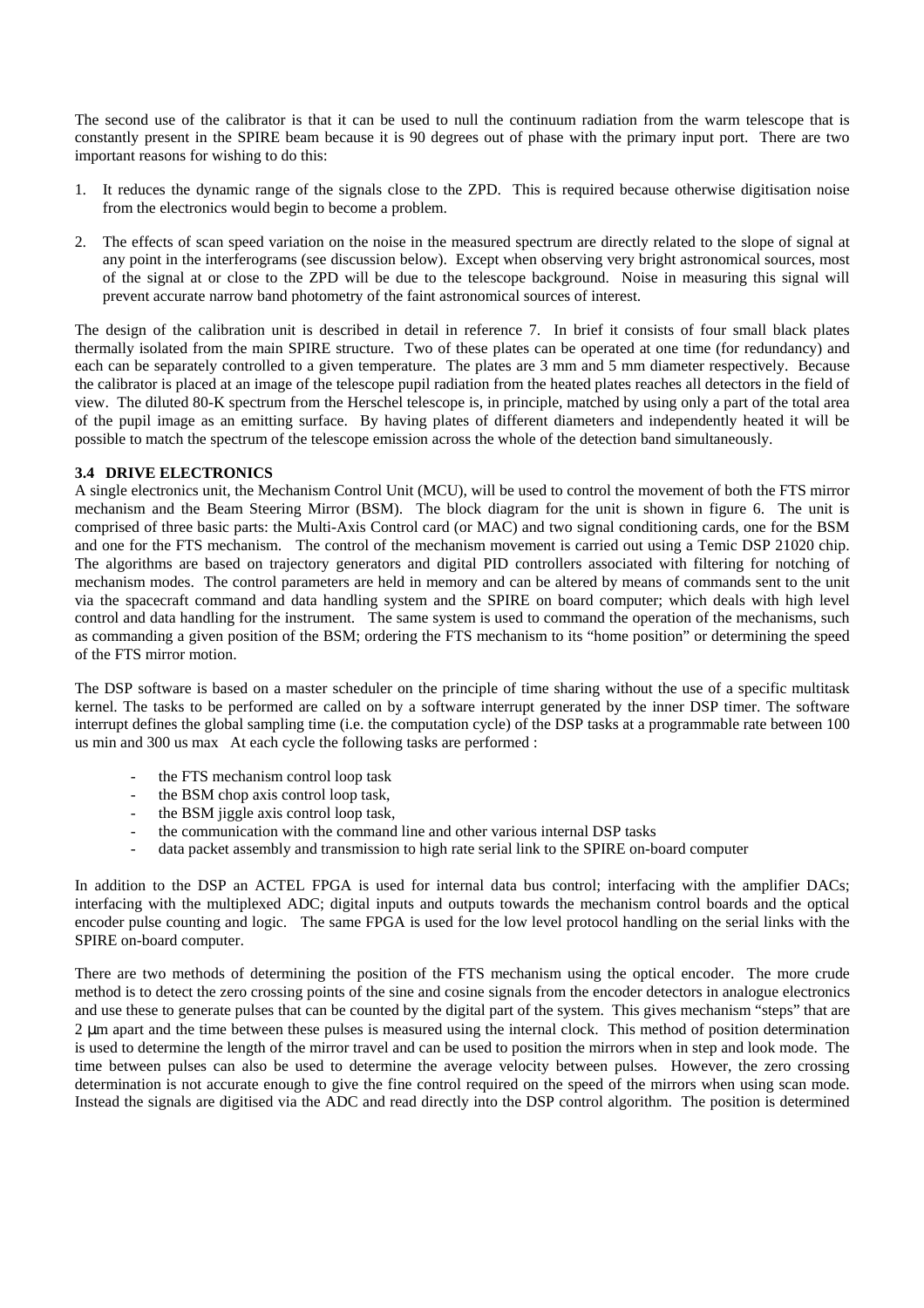

Figure 6: Block diagram of the drive electronics for the SPIRE mechanisms

much more accurately by computing the arctangent from the three sinusoidal signals from the detectors. This position is used in the feedback loop to the drive current of the actuator to control the speed of the mirrors during scanning. The absolute position of the mirrors can be determined from the LVDT signals within a limited range of movement of the mirrors. In the event of a failure of the optical encoder the LVDT signals can be used for speed control. The zero point of the LVDT output is designated as the "home" position of the mirrors and is sensed via analogue electronics and converted to a pulse read directly by the FPGA. This allows simple operation of the mechanism by giving the ability to always command the mirrors to a known absolute position within the movement range; the scan start position and scan length can then be determined by counting encoder step pulses from this home position.

## **4. PROTOTYPE TESTING**

Two prototype mechanisms have been built by GSFC. The first of these<sup>4</sup> had the actuator placed on top of mirror platform and was not a suitable design for flight. The second, shown in figure 7 on an optical test set up described below, had the actuator underneath and was much more like the design to be implemented for SPIRE. Both these prototypes have been used to evaluate the control algorithms required to be implemented in the flight electronics. A dSpace<sup>9</sup> simulation system was used in conjunction with standard drive amplifiers for the actuators and a DSP test board to evaluate the performance of the prototypes and the methods required for the control of the speed. Figure 8 shows the recorded response of the system in open loop control. The natural frequencies of the mechanism are clearly seen at about 50; 80; 130 and 200 Hz. A mathematical model was built of the system response and used to determine the optimum notch filtering to apply in the control loop to avoid driving the system at these resonant frequencies.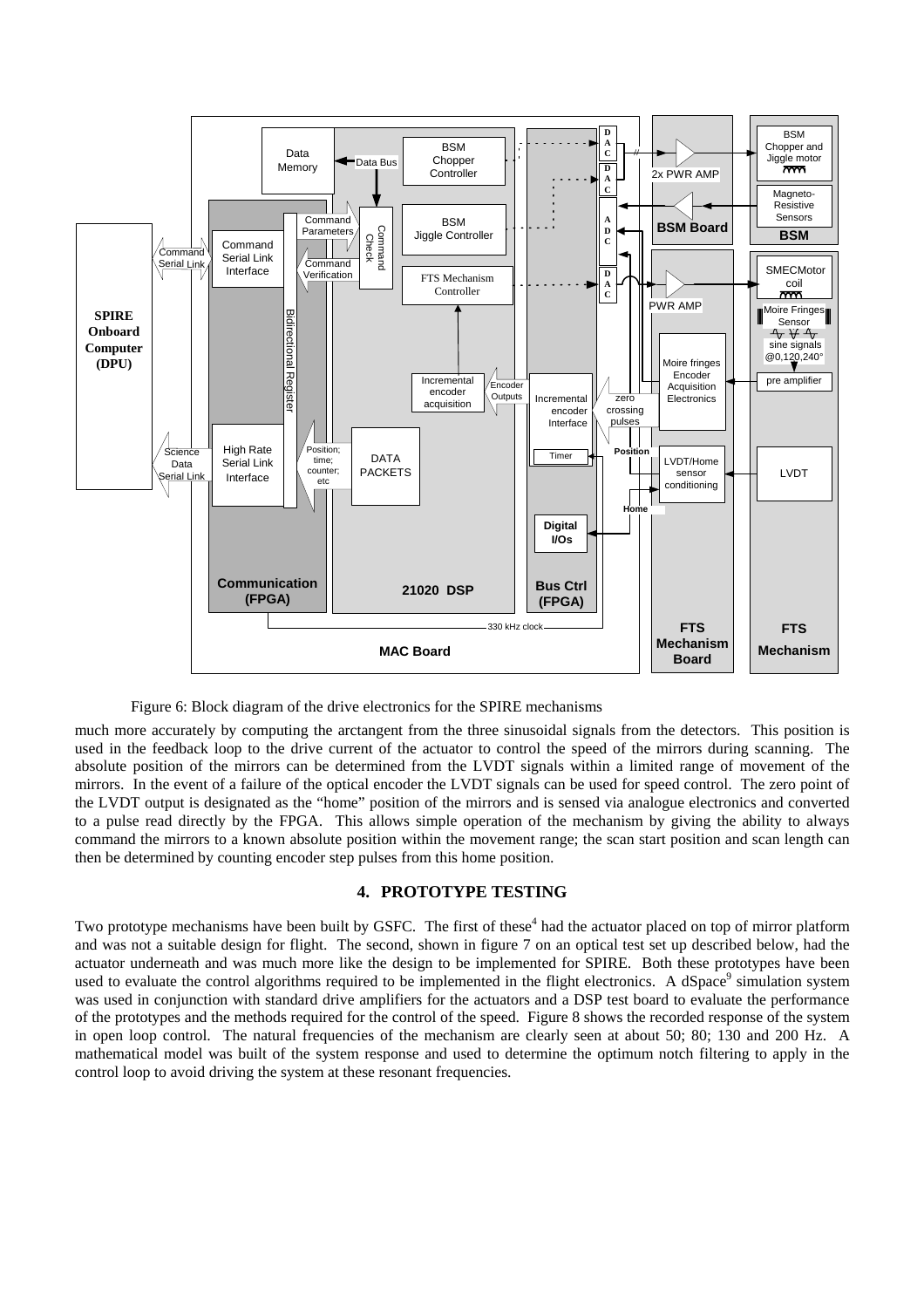

Figure 7: Experimental set up for testing the prototype mechanism using a far infrared laser.



Figure 8: Response of the prototype mechanism to mechanical stimulation as a function of frequency. The mechanical resonances show up as sharp breaks in the power spectrum



Figure 9: Position error versus time for the prototype mechanism depicted in figure 7 controlled with breadboard drive electronics at a scan speed of 500 µm /s.

The algorithm was run on the prototype set up and the speed and position errors recorded. The recovered position errors, determined by comparing the actual position at a given time with that calculated from the average velocity and the time at which the position was passed, are shown in figure 9 with the mechanism driven at the nominal 500  $\mu$ m/second. This position error is recorded un-filtered.

In order to determine the effect of the errors in scan control on the performance of the spectrometer, an optical test was set up using an Edinburgh Instruments Far Infrared Laser. The test set up is shown in figure 7. The beam from the laser was not collimated other than by the natural collimation from the laser cavity, therefore the beam diverged somewhat as it went through the interferometer. This caused problems with extra reflections as discussed below. The path through the interferometer was essentially the same as through the SPIRE design except using a single beam splitter and the mechanism movement gave the same factor of four change optical path difference. The Golay cell and amplification chain had a single RC type time constant of 7.7 Hz and the signal was recorded asynchronously with the mechanism position data as the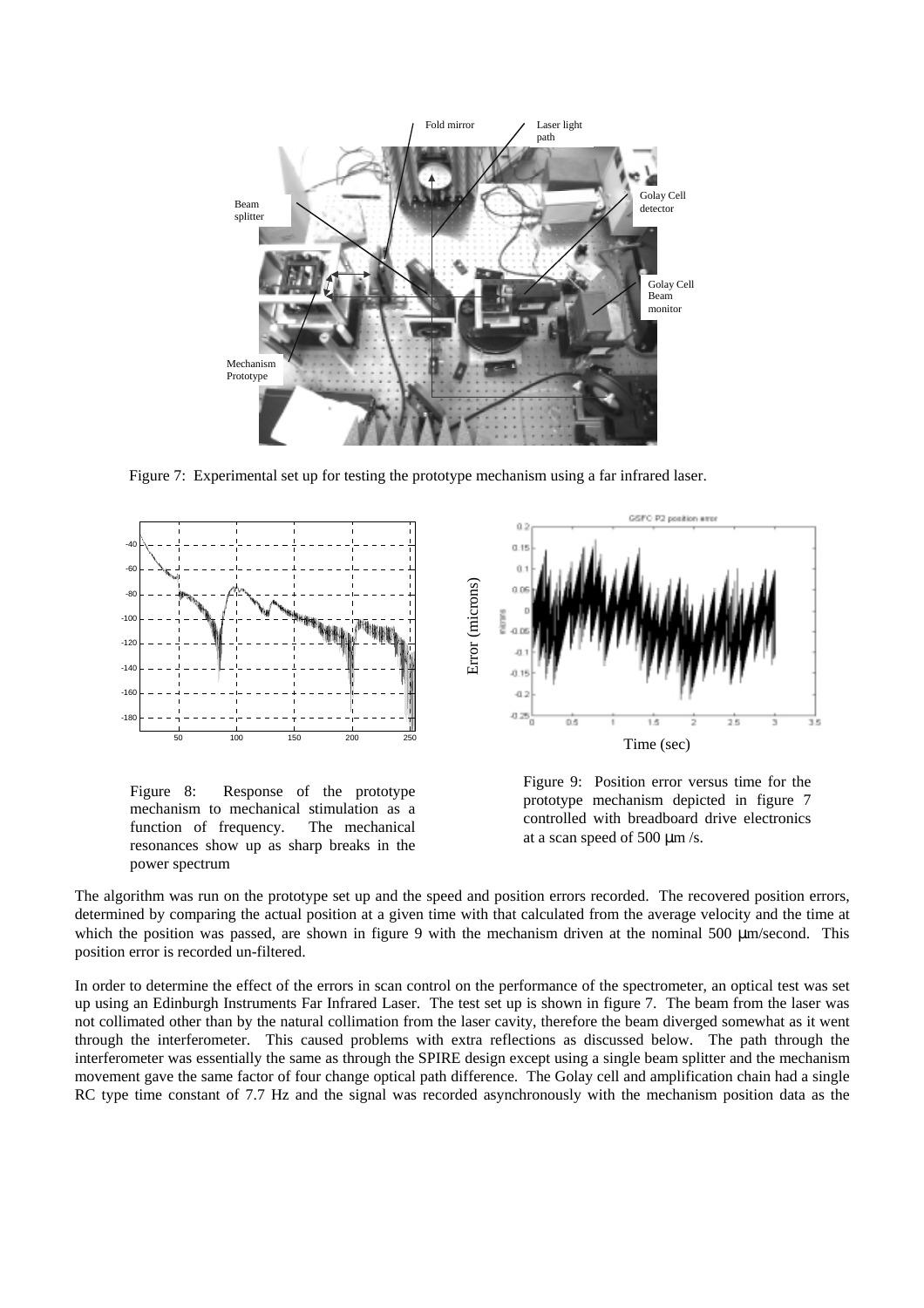

Figure 10: Portion of the recorded signal (dark solid line) from the prototype test with an FIR laser. The interferogram has been fitted as described in the text. The fit is shown as the dotted line.



Figure 11: Data from figure 10 transformed to the spectral domain. The fitted line is shown here but cannot be distinguished from the data. The laser line wavelength is shown as the dotted vertical line.

mechanism was scanned at approximately 500  $\mu$ m/s. This replicates the method of operation that will be employed in SPIRE except that the SPIRE detectors will have rather faster time constants at about 20-25 Hz. The recorded interferogram for a laser line at 158.513  $\mu$ m (63.0861 cm<sup>-1</sup>) is shown in figure 10 and the recovered line spectrum in figure 11. Note in the interferogram two frequencies are present – this is due to a parasitic reflection from the mechanism structure giving an interference at half the OPD of the main interference from the corner cube mirror. The interferogram was fitted by constructing two cosine functions of the optical path difference:

$$
I = A\cos ((2.0\pi\sigma) (4x) + \pi/2.0 + \delta\phi) + B\cos ((2.0\pi\sigma) (2x) + \pi/2.0)
$$

Here  $\sigma = 63.0861 \text{ cm}^{-1}$  and x is the distance the mirror actually travels. The phase shift of  $\pi/2$  is necessary to synchronise with the actual signal and A,B and δφ are variables to be fitted to allow for intensity and phase shifts between the two frequencies. The intensities of the two components were adjusted incrementally and the co-added signal was filtered by the detector and amplifier response to get an eyeball fit to the data shown in figures 10 and 11. We can see here that the line is perfectly recovered and that, for narrow line spectroscopy at least, the influence of the position errors and scan speed jitter is minimal. The situation is rather different when measuring continuum radiation and this is discussed in the next section.

### **5. PERFORMANCE SIMULATIONS**

The influence of position error, and to some extent velocity error, on an interferogram of a monochromatic line can be understood in general terms from standard error analysis starting from the relationship between signal, OPD, velocity and frequency. That is, for velocity errors at a given frequency one expects to see ghost lines displaced from the main line at the frequency of the velocity error. Also one generally expects the errors in the interferogram to be proportional to the differential of the signal with respect to OPD. When the situation becomes more complex, with a spectral distribution of velocity errors and a continuum input spectrum, the straightforward error analysis is no longer sufficient to describe the problem. Instead a Monte Carlo model has been written in IDL<sup>10</sup> as described in reference 4.

The model has been extended to allow the measured spectrum of position errors for the prototype mechanism to be used to envelope the randomly generated velocity noise. An array of times at which each encoder position is passed is generated using the random errors in velocity in parallel with an independently fixed time sampled signal array generated from the cosine transformation of an input spectrum. The point here is to replicate the actual asynchronous manner in which the SPIRE FTS will be operated. That is any velocity errors, combined with any inaccuracy in the mechanism position sampling, will cause the signal at a given fixed time to be in advance or behind where the mechanism position calculated assuming a stable velocity expects it to be. The encoder position times are highly over sampled whilst the signal sampling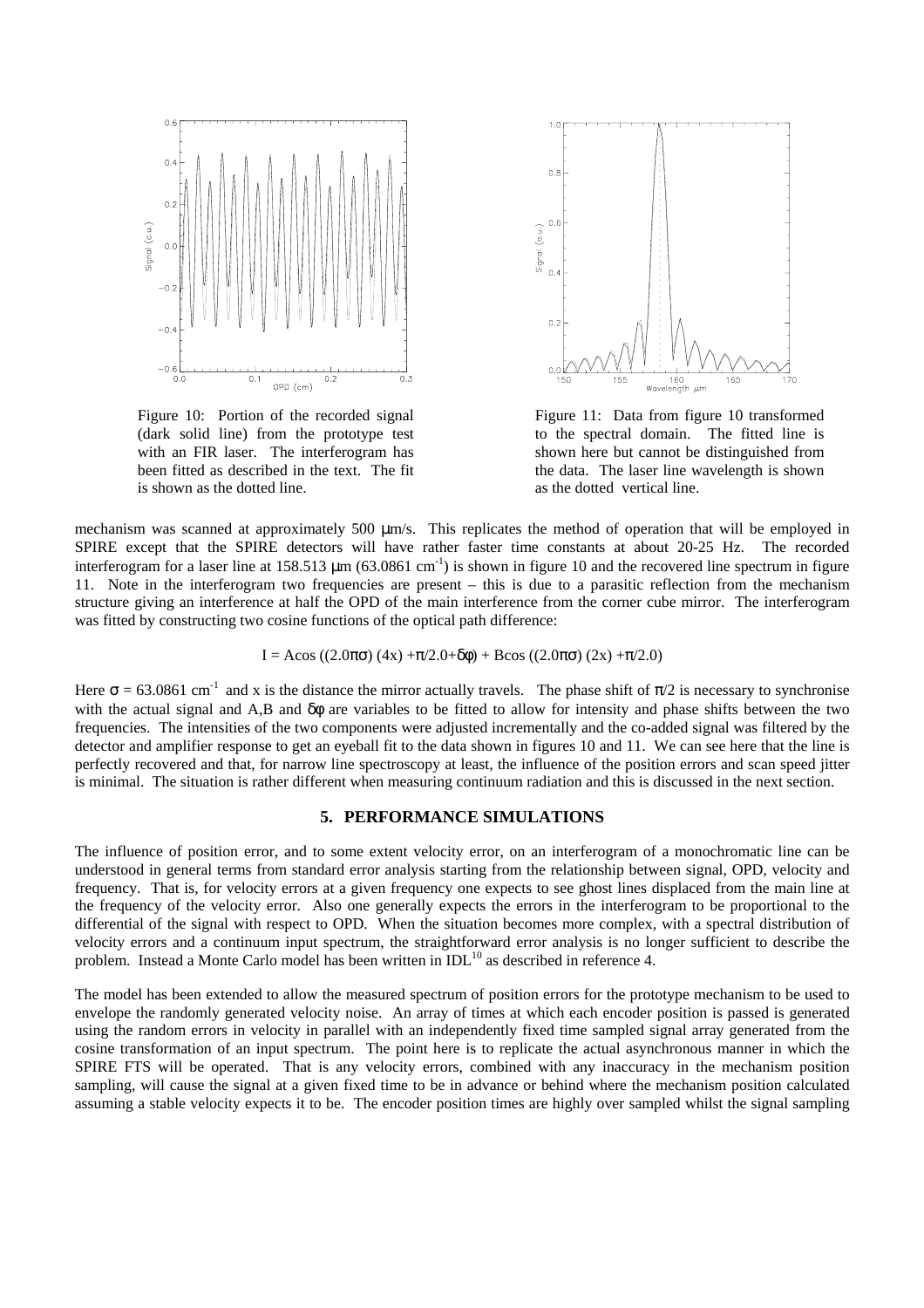

Figure 12: Simulation results for the 158.513 µm line used in the prototype tests. The data from the tests are the dark line and ten simulated spectra are shown as light grey.

is at four times the required Nyquist rate for the speed of the mirrors. The actual position of the mirror at the fixed signal sample times is then interpolated from the calculated velocity at that time and the position array and interferogram used to transform the data into the spectral domain once more. To assess the impact on the noise in recovered spectrum, the model is run several times resetting the random array of velocity errors each time.

Figure 12 shows the results from the simulation compared to the data measured using the prototype mechanism and the laser. The results from the simulator using the same detector filtering characteristics agree well with the data. Although the noise in the measured data is difficult to assess, the noise spectrum in the simulation and that estimated from the difference between the theoretical prediction and the measurement (see figure 11) agree in form and to within a factor of 2 in level.

 In the real observing situation, any astronomical spectrum is always seen on top of the emission from the warm Herschel telescope; this is assumed to be an 80 K black body with a 4% emissivity. To test the effect of the measured position noise spectrum from the prototype on a continuum spectrum, the program was run with the two optical bands of the SPIRE FTS and a continuum plus line spectrum together with an 80 K telescope. The calibration port of the FTS was

simulated as having a black body source at 75 K – this compensates the signal at ZPD to 5% of that without the source. Figure 13 shows the results for the short wavelength band as a function of the mirror speed, given here as rate of change of OPD  $(v_{\text{cond}})$ . The effect of the compensation is clearly seen as the enhanced contrast of the line against the continuum from the telescope and the effect of increasing v<sub>opd</sub> and the electrical filtering is seen as a reduction in the signal and a roll off of the spectrum.

A further test of the effect of the position noise and actual mirror velocity is shown in figure 14. Here the signal to noise across each band is plotted as a function of  $v_{opt}$  for the compensated and uncompensated cases. There are several points to note about this figure:

The position noise is modelled as being independent of the mirror velocity – this is as observed with the prototype system. Thus all else being equal the faster the mirrors are scanned the better the S/N in the final spectrum

This is always true for the lower frequency band where the detection frequencies are always well away from the electrical filtering



Figure 13: Simulation results for a continuum and line spectrum with uncompensated telescope background (left) and the same spectrum with 5% compensation of the telescope background (right). Here only the higher frequency band of the SPIRE FTS is modelled and the effect of increasing the speed of the mirrors is plotted with  $v_{\text{opt}} = 0.05, 0.1, 0.2, 0.3$  and  $0.4$  cm/sec – upper to lower curve in each case.